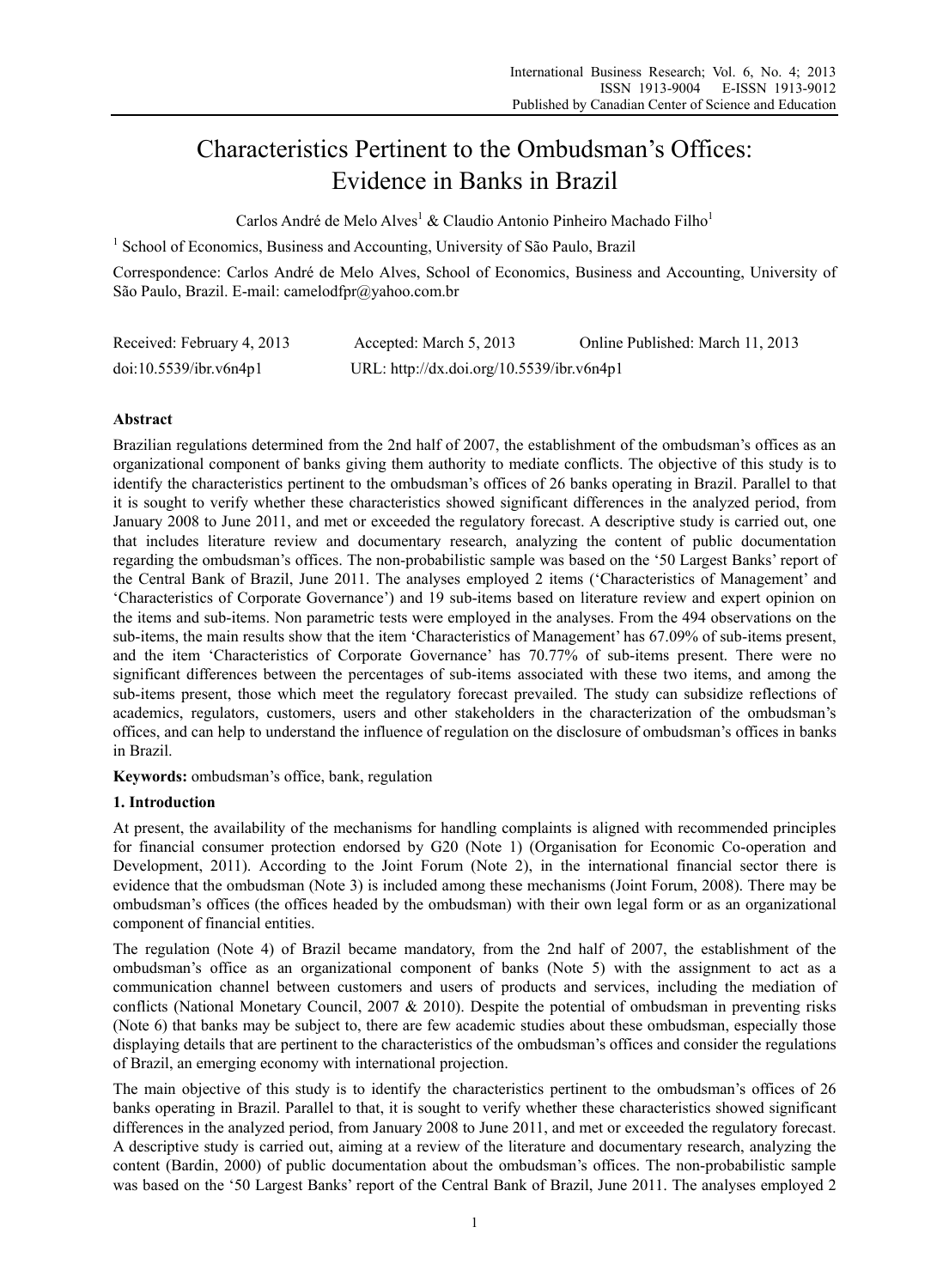items ('Characteristics of Management' and 'Characteristics of Corporate Governance') and 19 sub-items, based on literature review and expert opinion on the items and sub-items. Non parametric tests were employed.

Among the arguments to justify the question investigated, this paper provides one of the first empirical examinations about ombudsman's office as a complaint handling mechanism in banks in Brazil. Additionally, the study can help to understand the influence of brazilian regulation on the disclosure about characteristics pertinent to the ombudsman's offices in banks. This disclosure can reduce asymmetry of the information about ombudsman's offices, deserving attention of academics, regulators, customers, users and other stakeholders.

## **2. Theoretical Review**

## *2.1 Ombudsman's Offices*

A reference in the study of ombudsman's office is the establishment of the ombudsman in Sweden in 1809 (Amaral Filho, 1993). In its classical conception, the ombudsman was appointed by the legislature to monitor and regulate the activities of the executive. Currently, the ombudsman is present in many countries and can be studied as an alternative dispute resolution (Rowe, 1991). Furthermore, the study of the ombudsman can entail standards recommended by associations, such as the American Bar Association that determined standards for the establishment and operation of the ombudsman (American Bar Association, 2004), and the International Ombudsman Association, which established standards based on and derived from ethical principles disseminated in its code of ethics (International Ombudsman Association, 2009).

The ombudsman's office grant their presence in various business segments (Reif, 2004), including the financial sector. There is evidence that the ombudsman's offices may have legal personality or may belong to organizations (Joint Forum, 2008). According to Rawlings and Willet (1994), "different ombudsman agencies can be seen as a response to the impact of the law, practice and policy context of the particular industry to which they are associated" (p. 333). This comment has scope for analysis of the financial ombudsman's offices in several countries, considering the influence of the institutional environment in each country (North, 1994). At present, the study of the financial ombudsman's offices may improve the understanding about the complaint handling mechanisms in several countries (Organisation for Economic Co-operation and Development, 2011; Kumar & Mohanty, 2012).

In England, for example, there is the Financial Ombudsman Service, organization that serves all the financial sector and which was established by the Financial Services Markets Act, of 2000 (Financial Ombudsman Service, 2008). A case study about Financial Ombudsman Service documents and seeks explain its interactions with firms (Gilad, 2009). The role of the Financial Ombudsman Service "[...] included an explicit commitment not merely to resolve individual disputes, but to help them come to a resolution as soon as possible, and try to reduce the sources of complaints by providing information on lessons learned" (Merricks, 2007, p. 136). In this scope, the Financial Ombudsman Service contributes to the resolution of disputes between customers and entities of the financial system, and the effect of its decisions is binding for these entities (Gilad, 2008).

In Canada, there is the internal and external ombudsman. In a study about the Canadian financial sector, it appears that the internal ombudsman: a) completes an independent review of complaints from users, b) in conducting this independent review may recommend systemic changes in policies and procedures of the financial intermediaries (Williams, 2004). In the role of external ombudsman, the following entities may be remembered: Canadian Life and Health Insurance OmbudService (entails life and health insurance), General Insurance OmbudService (entails cars and buildings) and the Ombudsman for Banking Services and Investments (entails the banking sector). The three entities form a cooperative network in Canada that embodies the Financial Services OmbudsNetwork (Ombudsman for Banking Services and Investments, 2010).

Regarding Brazil, the financial ombudsman's offices are internal and have their establishment supported by specific regulations (Note 7). In the insurance sector, the Resolution of the National Council of Private Insurance 110 of 2004, established rules and minimum standards to be observed by insurance companies, for recognition of their ombudsman's offices by the Superintendency of Private Insurance (National Council of Private Insurance, 2004). The institution of ombudsman's offices in the securities market was regulated in 2012 according to Instruction 529 (Brazilian Securities Commission, 2012). In banking, the ombudsman's offices have been regulated since 2007 by the National Monetary Council and the Central Bank of Brazil, as detailed in the following.

## *2.2 Ombudsman's Offices in Banks in Brazil*

Resolution of the National Monetary Council 3.477 ordered in 2007 the establishment of ombudsman's office as organizational component of banks in Brazil (National Monetary Council, 2007). In 2010, Resolution of the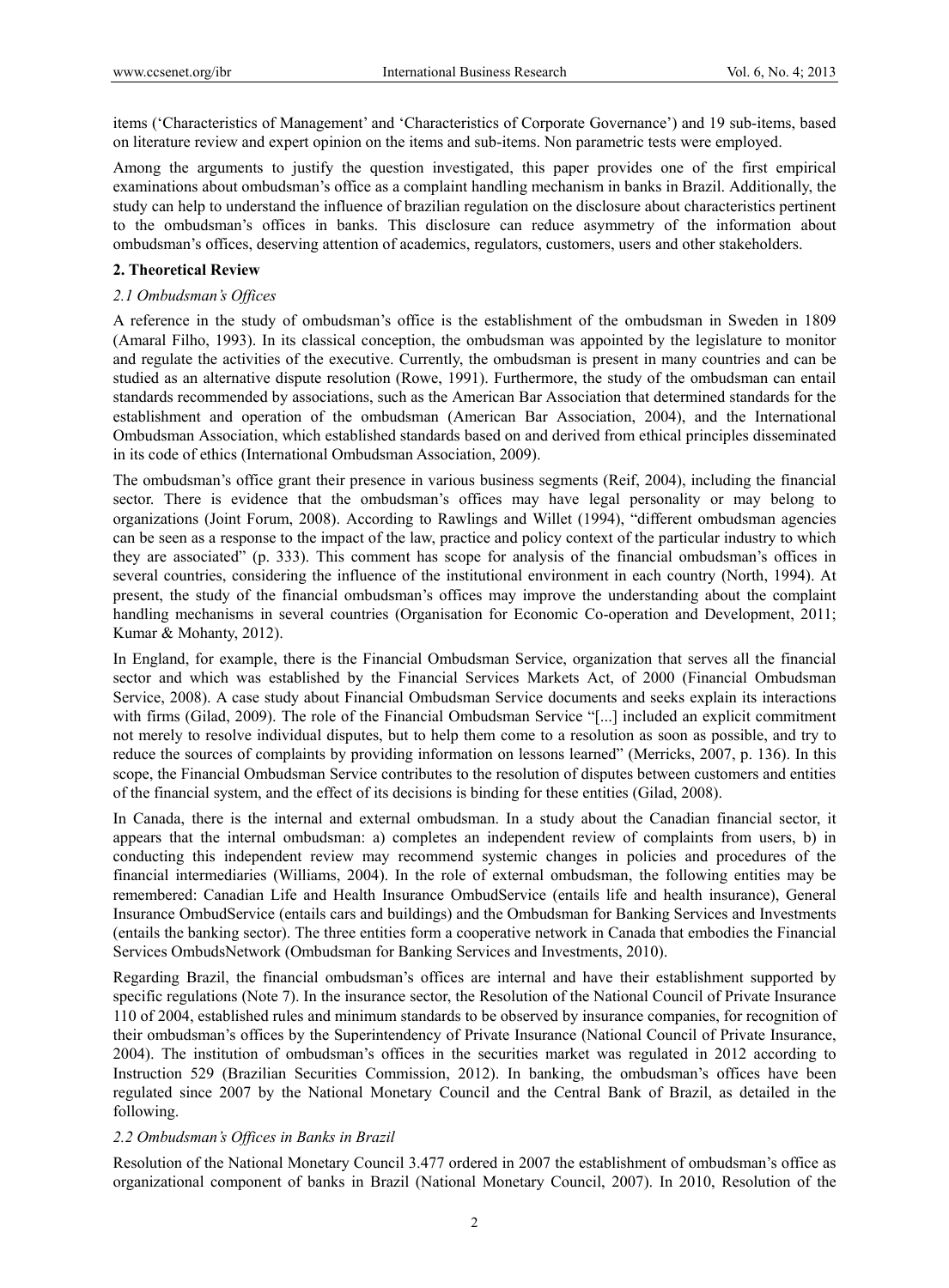National Monetary Council 3.849 revoked Resolution 3.477 keeping in its writing that the ombudsman's office has the responsibility as seeing to and dealing with customer and user complaints ultimately; propose improvements in procedures and routines based on the complaints received and report to the entities of corporate governance (Note 8) as far as the ombudsman activities are concerned (National Monetary Council, 2010). Based on Brazilian Institute of Corporate Governance (2009), the term 'entities of corporate governance' is restricted to the board of directors, independent audit, internal audit and the audit committee (if established in the bank). If the board is not established, their responsibilities fall on the executive directors (National Monetary Council, 2010).

The Brazilian regulation also indicates that the bylaws of banks must include, among others, the following evidences: the assigns of the ombudsman's office, the criteria for appointment and removal of the ombudsman and the duration of their tenure (National Monetary Council, 2010). The regulation does not preclude the possibility that other evidence about such ombudsman's office may be published. The Central Bank of Brazil Circular 3.370, of 2007, subsequently revoked by the Central Bank of Brazil Circular 3.503, of 2010, complements the regulation of National Monetary Council providing even on the preparation of semiannual report prepared by the executive director responsible for the ombudsman's office (Central Bank of Brazil, 2007, 2010). This director is appointed by the bank and cannot manage third-party funds.

Aspects associated with the operation of the ombudsman's office in meeting their regulatory responsibilities (such as handling complaints from customers / users of products and services of the bank and propose improvements to procedures and routines based on the analysis of these claims) are covered in this research between characteristics of management pertinent to the ombudsman's office (National Monetary Council, 2010; Brazilian Institute of Corporate Governance, 2009).

It is also possible to reflect upon the aspects associated with the responsibilities of the board of directors, the executive directors, internal audit and audit committee on the information received from the ombudsman's office, as well as to the commitment of the bank as to reduce conflicts of interest and the enforcement powers of the ombudsman's office with transparency, independence, impartiality and exemption. Such aspects are covered in this research between characteristics of corporate governance pertinent to the ombudsman's office.

Finally, the distinction between characteristics of management and characteristics of corporate governance is based on the Brazilian regulation (National Monetary Council, 2010) and recommendations of the Brazilian Institute of Corporate Governance (2009). Such regulation and recommendations are respectively manifestations of formal and informal constraints (North, 1994) that exist in the brazilian institutional environment.

# **3. Methodology**

This study is descriptive and aims at a theoretical review and document research. The following are the population and sample collection techniques, processing and analysis of data and nonparametric tests used in this study. Initially, the population is comprised of banks in the report entitled '50 Largest Banks', June 2011 (Central Bank of Brazil, 2011b). In this report, banks belong to the Consolidated Banking I and were sorted by total deposits, totaling 100 entities. The sample is non probabilistic by data accessibility and the following three steps were performed to select the sample:

Step 1 - from the population, 90 active banks were selected, beginning in the 1st half of 2008 to the end of the 1st half of 2011, from the records of banks published by the Central Bank of Brazil. The banks were active operationally independent from other banks throughout the period.

Step 2 - among the 90 banks of Step 1, 30 of them were selected for being present in the Complaint Rankings released by the Central Bank of Brazil of the 1st half of 2008 to the 1st half of 2011. Banks presented relevant complaints to the respective ombudsman's office in the period.

Step 3 - among the 30 entities selected in Step 2, 26 banks were selected for presenting comparable financial information for the 1st half of 2008 to the 1st half of 2011, plus the ombudsman, and a director responsible for the ombudsman's office as well as for the website shown (Central Bank of Brazil, 2011c). The comparability of the information was based on information provided by the banks themselves. Table 1 illustrates the sample.

Bradesco was not included because the sample did not present valid complaints pertaining to the ombudsman's office during the studied period. Nor are included in the sample: Nossa Caixa, BESC and BEP (integrated into BB); Unibanco (integrated into Itau), ABN Amro (integrated into Santander) and IBI (integrated with Bradesco). Banco Panamericano was not included in the sample since the information available did not allow for comparability across time. Banks GE Capital, Maxima and Schahin did not integrate the sample because the financial information available did not address all of the research period.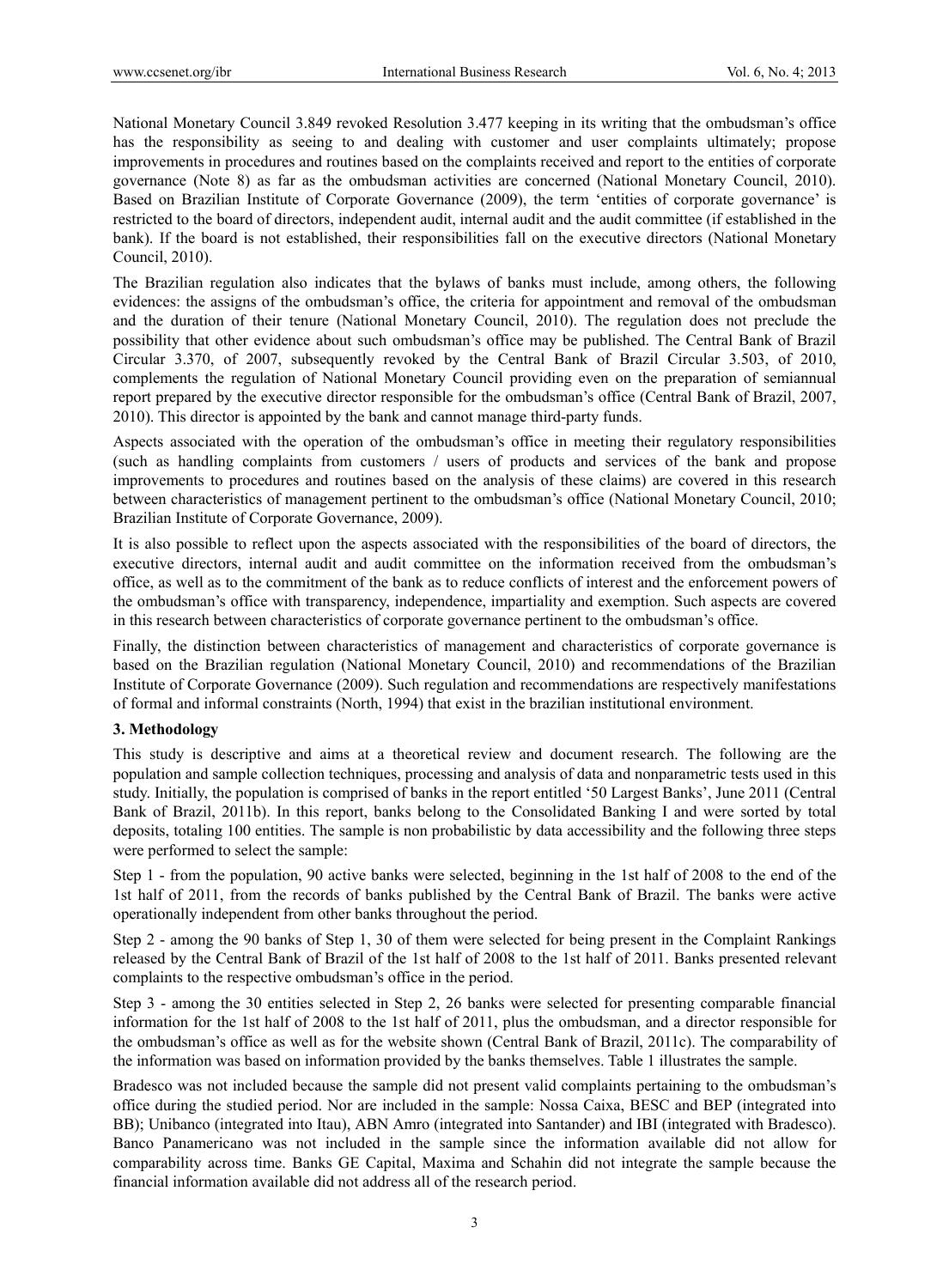Total deposits represented 79.44% of the sample of Consolidated B-I, the base date of June 2011, and the sample included 60.35% of total customers guaranteed by Credit Guarantee Fund (Note 9) on that date basis. These evidences are used to indicate the representativeness of the sample in total deposits to the Consolidated B-I and number of customers for the National Financial System. To achieve the objectives of the study there was no need to identify the banks. Henceforth they will not be named, assigning a random number to preserve their identities.

The data collection included bylaws, minutes of meetings, minutes of meetings of the board of directors, annual reports and other documents present in the websites of banks, Brazilian Securities Commission, Stock Exchange, Commodities and Futures, the Boards of Trade of five brazilian states (São Paulo, Rio de Janeiro, Parana, Minas Gerais and Rio Grande do Sul), in the Official Gazette of the State of São Paulo, and in a newspaper circulating in Belo Horizonte - Brazil, between July and December 2011. Three banks were requested the bylaws or the information where they were available. Adittionally, it was collected information about the sample of banks available in the websites of the Central Bank of Brazil, Procon-SP Foundation, Ministry of Justice / Department of Consumer Protection and Defense, Brazilian Federation of Banks and National Confederation of Enterprises General Insurance, Private Pension and Life, Supplementary Health and Capitalization. The documentation refers to the period of the 1st half of 2008 to the 1st half of 2011.

| Table 1. Sample (sorted by position-total deposits as of June 2011) |  |  |
|---------------------------------------------------------------------|--|--|
|                                                                     |  |  |

| Reduced Name              | Deposits    | Customers  | Reduced Name              | Deposits  | Customers |
|---------------------------|-------------|------------|---------------------------|-----------|-----------|
| <b>BB</b>                 | 396.818.224 | 31.906.339 | <b>CRUZEIRO DO SUL</b>    | 4.236.304 | 2.819     |
| <b>CEF</b>                | 234.461.509 | 43.025.756 | DAYCOVAL                  | 4.210.544 | 4.827     |
| <b>ITAU</b>               | 222.193.756 | 21.815.790 | <b>BVA</b>                | 3.924.534 | 4.835     |
| <b>SANTANDER</b>          | 121.749.414 | 21.447.571 | <b>PINE</b>               | 3.269.368 | 997       |
| <b>HSBC</b>               | 76.126.806  | 4.678.251  | <b>RURAL</b>              | 3.124.321 | 7.772     |
| <b>VOTORANTIM</b>         | 23.632.411  | 7.328      | <b>BASA</b>               | 2.523.835 | 278.161   |
| <b>BANRISUL</b>           | 20.056.515  | 1.985.263  | <b>BANESE</b>             | 2.075.039 | 508.448   |
| <b>SAFRA</b>              | 15.287.902  | 155.683    | <b>BONSUCESSO</b>         | 1.570.723 | 1.722     |
| <b>CITIBANK</b>           | 15.279.285  | 206.433    | <b>J.MALUCELLI</b>        | 1.476.900 | 1.083     |
| BIC.                      | 9.224.525   | 8.988      | <b>SOCIETE GENERALE</b>   | 1387.358  | 459       |
| <b>BMG</b>                | 6.383.631   | 2.870      | <b>INDUSTRY OF BRAZIL</b> | 1.128.928 | 1.057     |
| <b>INDUSTRY OF BRAZIL</b> | 6.340.787   | 396.399    | <b>MATONE</b>             | 794.242   | 564       |
| <b>FIBRA</b>              | 5.935.454   | 3.282      | <b>BASEMSA</b>            | 459.524   | 783       |

Source: the authors, adapted from Central Bank of Brazil (2011a, 2011b) and research data.

Notes: 'Reduced Name' contains the name of the bank reduced; 'deposits' corresponds to the total deposits of the bank (in R\$ thousand), 'Customers' shows the number of customers guaranteed by the Credit Guarantee Fund.

The data analysis included the categorical thematic content analysis (Bardin, 2000) and the Appendix shows a checklist with 2 items and 19 sub-items used in this analysis. The item 'Characteristics of Management' is associated to 9 sub-items, and the item 'Characteristics of Corporate Governance' is associated with a 10 sub-items. The checklist is based on references from literature review, especially in Brazilian regulation relevant to the ombudsman's office for banks (National Monetary Council, 2010) and Brazilian Institute of Corporate Governance recommendations (2009).

The items were not given different weights, based on a previous study about information disclosure made by the Basel Committee on Banking Supervision (2003). Furthermore, the association of sub-items to items relied on prior exploratory research, in which it was verified the percentage of agreement of 24 experts in ombudsman's offices (Hornik, 1988; Siegel & Castellan Jr., 2006). The evidences in this paragraph indicate that the checklist found in the Appendix is reliable.

It is found the presence of seven disclosure sub-items provided in Brazilian regulations in the period referred to the survey, and twelve sub-items whose disclosure was not provided in this regulation. The presence or absence of each subitem considered verbs and nouns evidenced in the texts analyzed. We verified the amounts and percentages of sub-items present and absent for subitem and totaled by item, and nonparametric tests were applied (Table 2) to give significance to the results.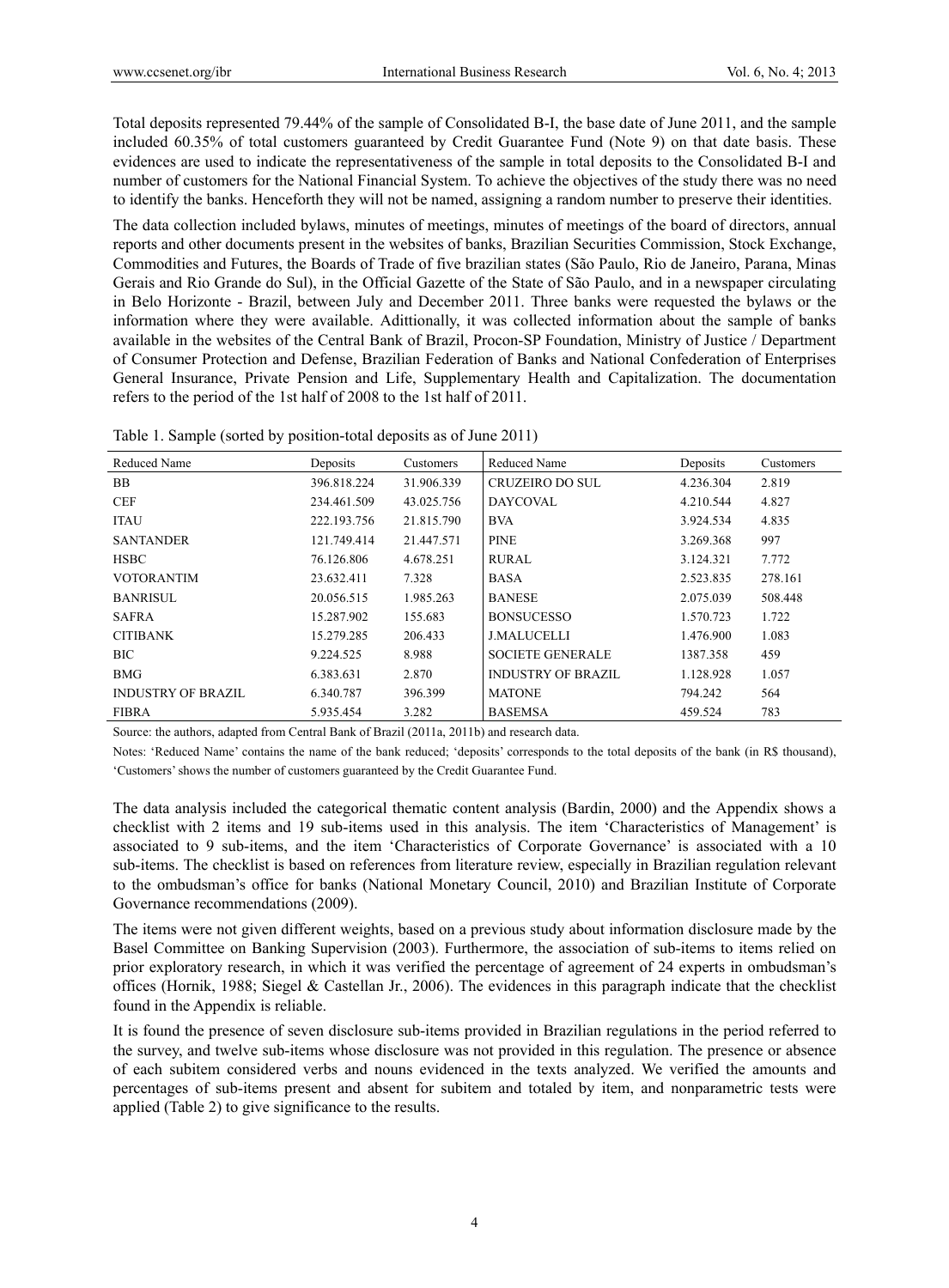| <b>Used Test</b>      | Test Objective                                                                                                                                                                  |
|-----------------------|---------------------------------------------------------------------------------------------------------------------------------------------------------------------------------|
| Binomial              | -Check the differences between the presence and absence of each subitem associated with items 'Characteristics<br>of Management' and 'Characteristics of Corporate Governance'. |
| Wilcoxon <sup>a</sup> | -Check the differences between the percentages of the sub-items assigned to the item 'Characteristics of<br>Management' and the item 'Characteristics of Corporate Governance'. |

#### Table 2. Non-parametric tests used in the research

Source: the authors, based on Siegel and Castellan Jr. (2006).

Notes: a - employee after the findings of non-normality based on Shapiro-Wilk test.

## **4. Results and Analysis of Data**

This part shows the results and analysis of data. Initially, the results of analysis by subitem are shown (Topic 4.1) and next the results of the analysis by item (Topic 4.2). There were 234 observations for sub-items associated with the item 'Characteristics of Management' and 260 observations for sub-items associated with the item 'Characteristics of Corporate Governance', totaling 494 observations. All 19 sub-items mentioned in the results are listed in the Appendix, which details the sub-items of mandatory disclosure and sub-items of voluntary disclosure.

#### *4.1 Analysis by Subitem*

This part shows the results and analysis of the data by subitem. Initially, the sub-items associated with the item 'Characteristics of Management' are shown in Table 3, numbered 1) to 9). The table indicates the percentage of institutions in each subitem was present. Table 3 shows the results of binomial tests used to check possible differences between the presence and absence of each subitem.

| A     |                  |             |             |                       | 25           | 24           | 18               |                       |        |
|-------|------------------|-------------|-------------|-----------------------|--------------|--------------|------------------|-----------------------|--------|
|       | 26               | 26          | 26          | 25                    |              |              |                  | 26                    |        |
| $P\%$ | 100,00           | 100.00      | 100.00      | 96,15                 | 3,85         | 7.69         | 30,77            | 100.00                | 65,38  |
| Sig.  | $0.0000^{\rm a}$ | $0.0000^a$  | $0.0000^a$  | $0.0000$ <sup>a</sup> | $0.0000^a$   | $0.0000^a$   | $0.0755^{\rm b}$ | $0.0000$ <sup>a</sup> | 0,1686 |
| D     | Reject $(P$      | Reject $(P$ | Reject $(P$ | Reject $(P$           | Reject $(A>$ | Reject $(A>$ | Reject $(A>$     | Reject $(P$           | Do not |
|       | A)               | A)          | A)          | A)                    |              |              |                  | A)                    | Reject |

Table 3. Results for subitem - 'Characteristics of Management'

Source: Research data.

Notes: 1) to 9) indicate the sub-items; 'A' - Absent; 'P' - Present; 'P%' - Percentage of banks in which subitem was present; 'Sig.' -Significance of the binomial test, D - Decision based on the significance of the binomial test. Remarks: a - significant at the 5% b significant at 10%.

It was found in Table 3 that the sub-items 1) to 4) and 8) were predominantly present in the analyzed documents  $(P > A)$ . In contrast, sub-items 5) to 7) were predominantly absent  $(A > P)$ , and the last one at a significance level of 10%. For subitem 9), the null hypothesis was not rejected, indicating no significant differences in the presence and absence. The five sub-items predominantly present beheld the mandatory disclosure sub-items 1), 3), 4) and 8), and the voluntary disclosure subitem 2). In total, 77 were cleared absences and 157 presences (67.09% attendance).

Table 4 shows 10 sub-items associated with the item 'Characteristics of Corporate Governance', enumerated 10) to 19), indicating the percentage of institutions in each subitem was present. Table 4 shows the results of 10 binomial tests used to check possible differences between the presence and absence of each subitem associated to the referred item.

Table 4. Results by subitem - 'characteristics of corporate governance'

|       | 10)              |                  | (12)   | 13)                 | (4)                           | (5)           | 16)         | '7)         | 18)         | 19)                 |
|-------|------------------|------------------|--------|---------------------|-------------------------------|---------------|-------------|-------------|-------------|---------------------|
| A     | 18               |                  |        |                     | 18                            |               |             |             |             |                     |
| P     |                  | 26               |        |                     |                               | 26            | 26          | 26          | 26          | 22                  |
| $P\%$ | 30.77            | 100.00           | 42.31  | 19.23               | 30.77                         | 100,00        | 100.00      | 100.00      | 100.00      | 84,62               |
| Sig.  | $0.0755^{\rm b}$ | $0.0000^{\rm a}$ | 0.5572 | $0.0025^{\text{a}}$ | $0.0755^{\rm b}$              | $0.0000^a$    | $0.0000^a$  | $0.0000^a$  | $0.0000^a$  | $0.0005^{\text{a}}$ |
| D     | Reject $(A>$     | Reject $(P$      | Do     |                     | not Reject $(A > Reject (A >$ | Reject $(P >$ | Reject $(P$ | Reject $(P$ | Reject $(P$ | Reject $(P$         |
|       |                  |                  | Reject | P)                  |                               | A             | A           | A)          |             | A)                  |

Source: Survey data.

Notes: 10) to 19) indicate the sub-items; 'A' - Absent; 'P' - Present; 'P%' - Percentage of banks in which subitem was present; 'Sig.' -Significance of the binomial test, D - Decision based on the significance of the binomial test. Remarks: a - significant at the 5% b significant at 10%.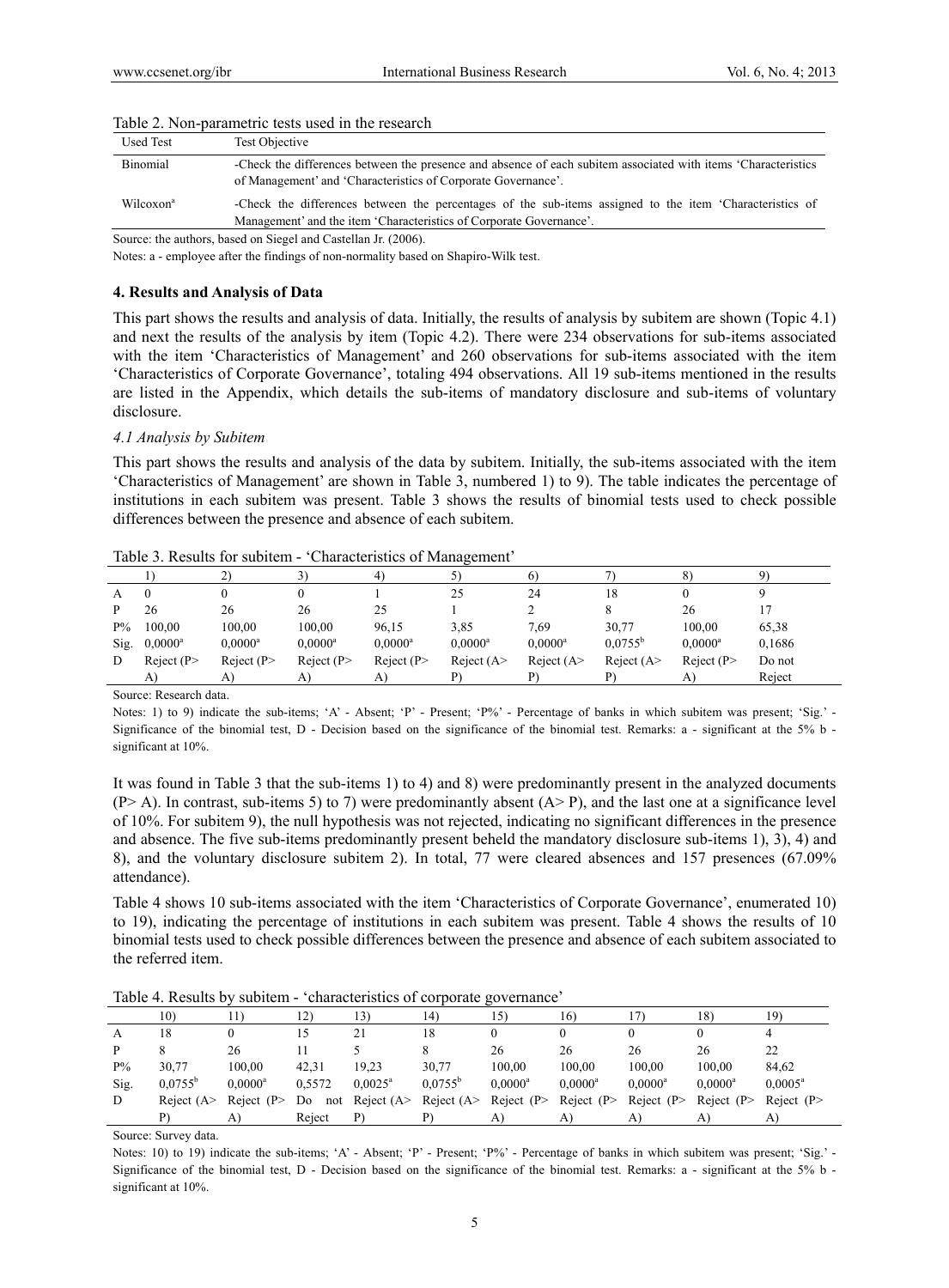It was found in Table 4 that the sub-items 11), 15) to 19) were predominantly present in the analyzed documents. In turn, the sub 10), 13) and 14) were predominantly absent. The sub-item 12) showed no differences in the presence and absence in the documentation reviewed. The six sub-items predominantly present beheld the mandatory disclosure sub-items 15), 16), and 18), and the voluntary disclosure sub-items 11), 17), and 19). Table 4 shows a total of 76 absences and 184 presences (70.77% attendance).

Considering the results in Tables 3 and 4, it was found that 11 of the 19 sub-items were predominantly present in the documentation reviewed, 5 sub-items associated with the item 'Characteristics of Management' and 6 sub-items associated with the item 'Characteristics of Corporate Governance'. While the 7 mandatory disclosure sub-items were predominantly present, only 4 of the 12 voluntary disclosure sub-items were predominantly present. These findings revealed, among sub-items present, predominantly those that meet the regulatory forecast.

## *4.2 Analysis by Item*

This part shows the results and analysis of the data by item. We sought to check the differences between the percentages of these sub-items assigned to the item 'Characteristics of Management' and the item 'Characteristics of Corporate Governance'. Table 5 shows the number and percentage of sub-items gifts totaled by item. The percentages were 66.67% more frequent for the item 'Characteristics of Management' and 60% for the item 'Characteristics of Corporate Governance'.

| Institution    | GE | $GE(\frac{6}{6})^a$ | GC | $GC(9/0)a$ | Institution | GE | $GE(%)^a$ | GC     | GC( <sub>2</sub> ) <sup>a</sup> |  |
|----------------|----|---------------------|----|------------|-------------|----|-----------|--------|---------------------------------|--|
| 1              | 5  | 55.56               | 5  | 50.00      | 14          | 7  | 77.78     | 6      | 60.00                           |  |
| $\overline{c}$ | 6  | 66.67               | 6  | 60.00      | 15          | 6  | 66.67     | $\tau$ | 70.00                           |  |
| 3              | 7  | 77.78               | 8  | 80.00      | 16          |    | 77.78     | 9      | 90.00                           |  |
| 4              | 7  | 77.78               | 8  | 80.00      | 17          | 6  | 66.67     | 7      | 70.00                           |  |
| 5              | 6  | 66.67               | 7  | 70.00      | 18          | 5  | 55.56     | 5      | 50.00                           |  |
| 6              | 7  | 77.78               | 10 | 100.00     | 19          | 5  | 55.56     | 5      | 50.00                           |  |
| 7              | 7  | 77.78               | 10 | 100.00     | 20          | 8  | 88.89     | 9      | 90.00                           |  |
| 8              | 6  | 66.67               | 7  | 70.00      | 21          | 6  | 66.67     | 6      | 60.00                           |  |
| 9              | 6  | 66.67               | 6  | 60.00      | 22          | 5  | 55.56     | 6      | 60.00                           |  |
| 10             | 5  | 55.56               | 9  | 90.00      | 23          |    | 77.78     | 8      | 80.00                           |  |
| 11             | 5  | 55.56               | 7  | 70.00      | 24          | 6  | 66.67     | 8      | 80.00                           |  |
| 12             | 6  | 66.67               | 6  | 60.00      | 25          | 5  | 55.56     | 6      | 60.00                           |  |
| 13             | 5  | 55.56               | 5  | 50.00      | 26          | 6  | 66.67     | 8      | 80.00                           |  |

Table 5. Number and percentage of sub-items present (aggregated per item)

Notes: 'GE' is the amount present of sub-items for the item 'Characteristics of Management'; 'GE (%)' is the percentage of sub-items present for the item 'Characteristics of Management'; 'CG' is the amount present of sub-items for the item 'Characteristics of Corporate Governance', 'GC (%)' is the percentage of sub-items present for the item 'Characteristics of Corporate Governance'. Remark: a - GE (%) and GC (%) showed no significant differences at 5%, based on the Wilcoxon test.

The percentages in Table 5 allowed the application of the Wilcoxon test for paired samples (Siegel & Castellan Jr., 2006). The null hypothesis for the test was that there were no significant differences between the percentages of sub-items given to the items 'Characteristics of Management' and 'Characteristics of Corporate Governance'. The alternative hypothesis was that there were significant differences between percentages. The result of the Wilcoxon test  $(Z = -0.9284$ ; Sig. = 0.3532) did not allow rejecting the null hypothesis at a significance level of 5%.

Thus, the items did not differ for percentage of sub-items present, i.e., the items 'Characteristics of Management' and 'Characteristics of Corporate Governance', based on the literature review, especially in Brazilian regulations relevant to the ombudsman's office for banks (National Monetary Council, 2010) and Brazilian Institute of Corporate Governance recommendations (2009), did not differ as to the identification of the characteristics pertinent to the ombudsman's office during the period analyzed. Such regulation and recommendations from Brazilian Institute of Corporate Governance are respectively manifestations of formal and informal constraints (North, 1994) that exist in brazilian institutional environment.

# **5. Conclusions**

The main objective of this study is to identify the characteristics pertinent to the ombudsman's offices of 26 banks operating in Brazil. Parallel to that it is sought to verify whether these characteristics showed significant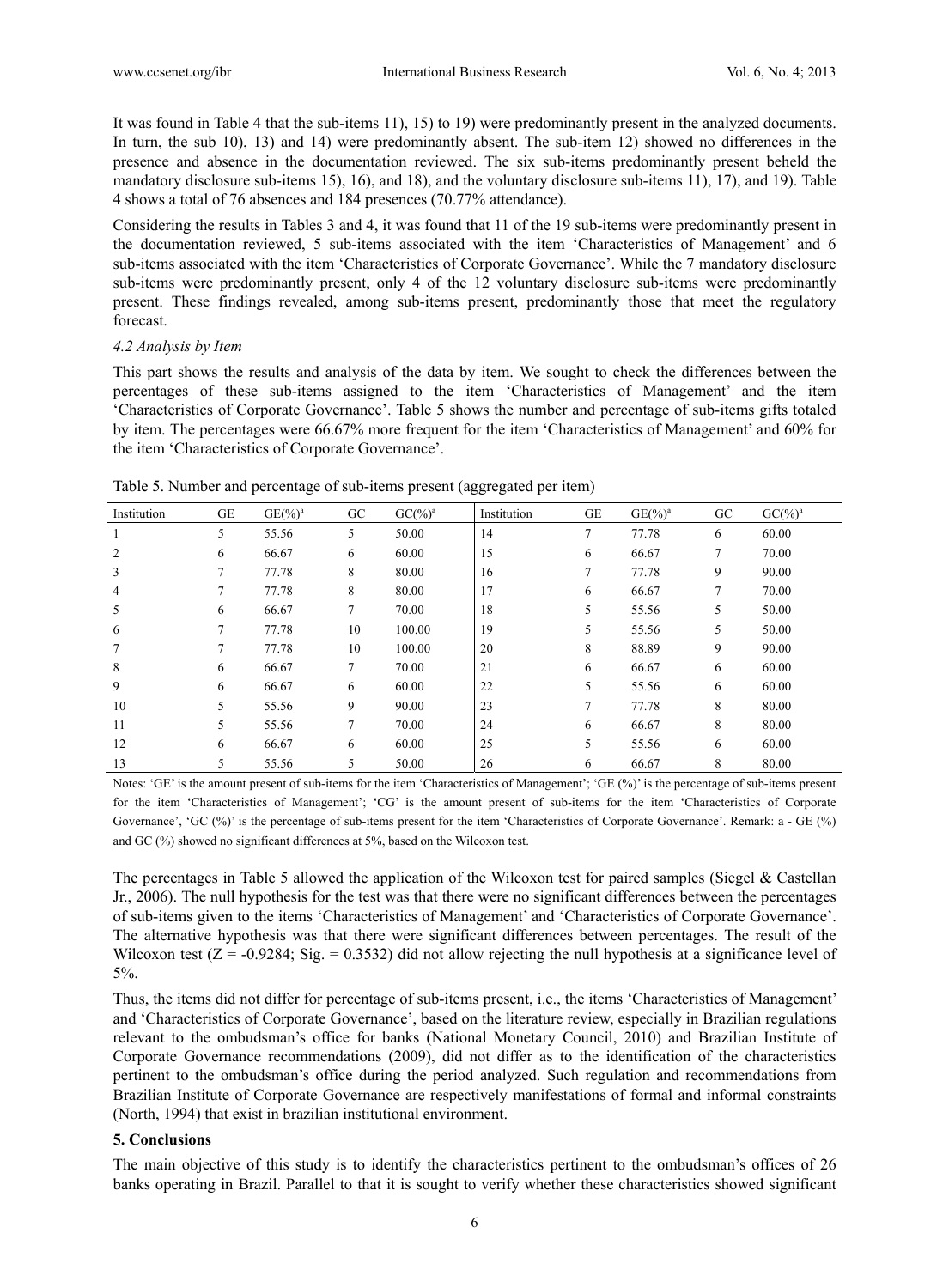differences in the analyzed period, from January 2008 to June 2011, and met or exceeded the regulatory forecast. This paper provides one of the first empirical examinations about ombudsman's office as a complaint handling mechanism in banks in Brazil. Furthermore, the study may be useful to understand the influence of brazilian regulation on the disclosure about characteristics pertinent to the ombudsman's offices in banks.

This study is descriptive and includes theoretical review and document research. The theoretical review cited the ombudsman's offices, with emphasis on ombudsman's offices in banks in Brazil. In the empirical part we sought to examine the contents of documents published from January 2008 to June 2011 with respect to the ombudsman's offices of those banks. The non-probabilistic sample was based on the '50 Largest Banks' report of the Central Bank of Brazil, June 2011. The analysis used a checklist with 2 items ('Characteristics of Management' and 'Characteristics of Corporate Governance') and 19 sub-items described in the Appendix. The items and sub-items were based on the literature review and the association of sub-items to items relied on prior exploratory research where expert opinion was collected. Non parametric tests were employed in the analyses.

The findings can subsidize reflections of academics, regulators, customers, users and other stakeholders about the characterization of the ombudsman's offices in banks in Brazil. From the 494 observations on the sub-items, the main results show that the item 'Characteristics of Management' has 67.09% of sub-items present, and the item 'Characteristics of Corporate Governance' has 70.77% of sub-items present. Based on the Wilcoxon test, there were no significant differences between the percentages of sub-items associated with these two items. Thus, the two items based on the literature review did not differ as to the identification of the characteristics pertinent to the ombudsman's offices during the period analyzed.

Additionally, the findings can help to understand the influence of regulation on the disclosure of characteristics pertinent to the ombudsman's offices in banks in Brazil. Considering the results in Tables 3 and 4, it was found that 11 of the 19 sub-items were predominantly present in the documents reviewed. While the 7 sub-items of mandatory disclosure were predominantly present, only 4 of the 12 sub-items of voluntary disclosure were predominantly present. These results revealed, among sub-items present, predominantly those that meet the regulatory forecast.

Finally, this study is limited to the sample tested and its results considered regulations in the period to which the data was collected. As a suggestion for future studies, the items and sub-items showed in the Appendix can be used in research on the characteristics pertinent to the ombudsman's offices of other financial entities. Another suggestion is to compare the regulation of ombudsman's offices in Brazil with the regulations in other countries, showing the similarities and distinctions inherent in the institutional environment of each country.

### **Acknowledgements**

We would like to thank the banks that provided information about the location of their bylaws. The opinions expressed in this paper are those of the authors and not of the entities in which the authors work.

## **References**

- Amaral Filho, M. J. T. do. (1993). *The Ombudsman and Control Administration.* São Paulo: Editora da Universidade de São Paulo.
- American Bar Association. (2004). *Standards for the establishment and operation of ombuds offices.* Retrieved February 1999 and 2004 and 2004 from the set of the set of the set of the set of the set of the set of the set of the set of the set of the set of the set of the set of the set of the set of the set of the set of the set o http://www.americanbar.org/content/dam/aba/migrated/child/PublicDocuments/ombudsmen\_1.authcheckda m.pdf
- Banco de Portugal. (2011). *Relatório de supervisão comportamental de 2011.* Retrieved from http://www.bportugal.pt
- Bardin, L. (2000). *Análise de conteúdo* (L. A. Reto & A. Pinheiro, Trans.). Lisboa: Edições 70 (original work published 1977).
- Basel Committee on Banking Supervision. (2003). Public disclosure by banks: results of the 2001 disclosure survey. May 2003. Basel: Bank for International Settlements. Retrieved from http://www.bis.org/publ/bcbs97.pdf
- Brazilian Institute of Corporate Governance. (2009). *Code of Best Practice of Corporate Governance* (4th ed.). São Paulo: IBGC.
- Brazilian Securities Commission. (2012). *Instruction 529.* Retrieved November 2012 from http://www.cvm.gov.br/asp/cvmwww/atos/Atos\_Redir.asp?Tipo=I&File=\inst\inst529.doc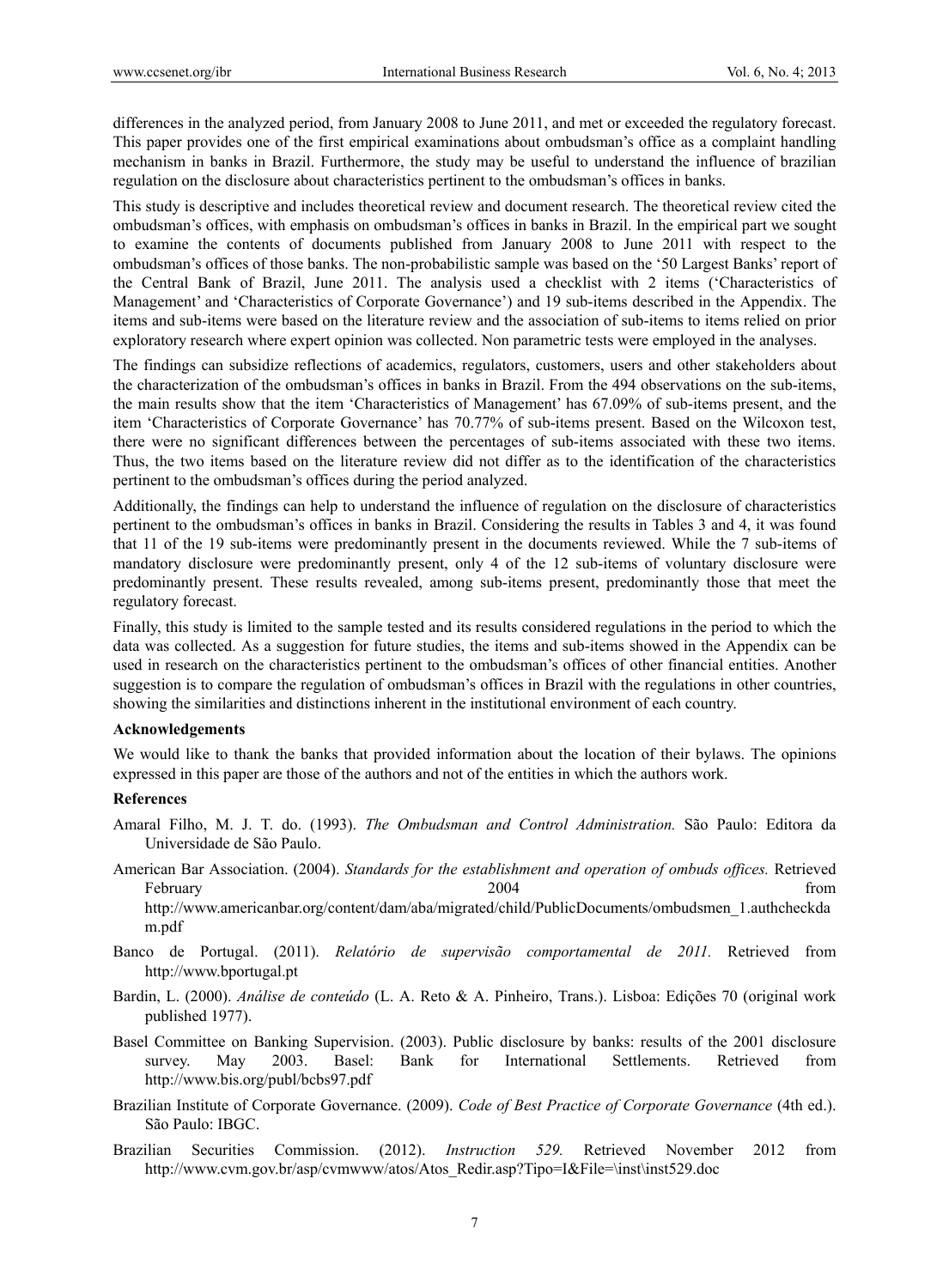Central Bank of Brazil. (2007). *Circular 3.370.* Retrieved October 2007 (Revoked) from http://www.bcb.gov.br

Central Bank of Brazil. (2010). *Circular 3.503.* Retrieved July 2010 from http://www.bcb.gov.br

- Central Bank of Brazil. (2011a). *Credit Guarantee Fund.* Retrieved June 2011 from http://www.bcb.gov.br/pre/bc\_atende/port/ fgc.asp?idpai=portalbcb
- Central Bank of Brazil. (2011b). *Report '50 Largest Banks'*. Retrieved June 2011 from http://www.bcb.gov.br/?TOP50
- Central Bank of Brazil. (2011c). *Ombudsman's Offices in Banks.* Retrieved from http://www.bcb.gov.br/?OUVIDBANCOS
- Financial Ombudsman Service. (2008). *Annual review.* Financial year 2007/2008. London: The Financial Ombudsman Service. Retrieved from http://www.financial-ombudsman.org.uk/publications/ar08/ar08.pdf
- Gilad, S. (2008). Accountability or expectations management? The role of the ombudsman in financial regulation. *Law & Policy*, *30*(2), 227-253. http://dx.doi.org/10.1111/j.1467-9930.2008.00275.x
- Gilad, S. (2009). Juggling Conflicting Demands: The Case of the UK Financial Ombudsman Service. *Journal of Public Administration Research and Theory*, *19*, 661-680. http://dx.doi.org/10.1093/jopart/mun008
- Hornik, J. (1988). The delta binomial test for interjudge reilability. *Current Issues & Research in Advertising*, *11*(1-2), 67-74.
- International Ombudsman Association. (2009). *IOA standards of practice*. Retrieved from http://www.ombudsassociation.org/sites/default/files/IOA\_Standards\_of\_Practice\_Oct09.pdf
- Kumar, B., & Mohanty, B. (2012). Consumer Protection in Indian Banking with Special Reference to Branchless Banking. *The XIMB Journal of Management*, March, 41-56.
- Merricks, W. (2007). The financial ombudsman service: not just an alternative to court. *Journal of Financial Regulation and Compliance*, *15*(2), 135-142. http://dx.doi.org/10.1108/13581980710744020
- National Council of Private Insurance. (2004). *Resolution 110.* Retrieved May 2004 from http://www.susep.gov.br/textos/resol110.htm
- National Monetary Council. (2007). *Resolution 3477.* Retrieved July 2007 (Revoked) from https://www3.bcb.gov.br/normativo/detalharNormativo.do?DetalharNormativo&method = N=107,238,413
- National Monetary Council. (2010). *Resolution 3849.* Retrieved March 2010 from https://www3.bcb.gov.br/normativo/detalhar Normativo.do?DetalharNormativo&method=N=110,024,658
- North, D. C. (1994). Economic performance through time. *The American Economic Review*, *84*(3), 359-368.
- Ombudsman for Banking Services And Investments. (2010). *OBSI 2010 annual report*. Toronto: Ombudsman For Banking Services And Investments. Retrieved from http://www.obsi.ca/images/Documents/Annual\_Report/EN/obsi\_ar2010\_en.pdf
- Organisation for Economic Co-operation and Development. (2004). *Principles of Corporate Governance*. Paris: OECD Publications Service. Retrieved from http://www.oecd.org/dataoecd/32/18/31557724.pdf
- Organisation For Economic Co-operation And Development. (2011). *G20 high-level principles on financial consumer protection.* October 2011. Paris: Organisation For Economic Co-operation And Development. Retrieved from http://www.oecd.org/dataoecd/58/26/48892010.pdf
- Rawlings, P., & Willet, C. (1994). Ombudsman schemes in the United Kingdom's financial sector: the insurance ombudsman, the banking ombudsman and the building societies ombudsman. *Journal of Consumer Policy*, *17*(3), 307-333. http://dx.doi.org/10.1007/BF01018966
- Reif, L. (2004). *The ombudsman, good governance and the international human rights systems.* Leiden: Martinus Nijhoff Publishers.
- Rowe, M. P. (1987). The corporate ombudsman: an overview and analysis. *Negotiation Journal*, *3*(2), 127-140. http://dx.doi.org/10.1111/j.1571-9979.1987.tb00404.x
- Rowe, M. P. (1991). The ombudsman's role in a dispute resolution system. *Negotiation Journal*, *7*(4), 353-362. http://dx.doi.org/10.1111/j.1571-9979.1991.tb00630.x
- Siegel, S., & Castellan Jr., N. J. (2006). *Estatística não-paramétrica para ciências do comportamento* (2nd ed.). Porto Alegre: Artmed.